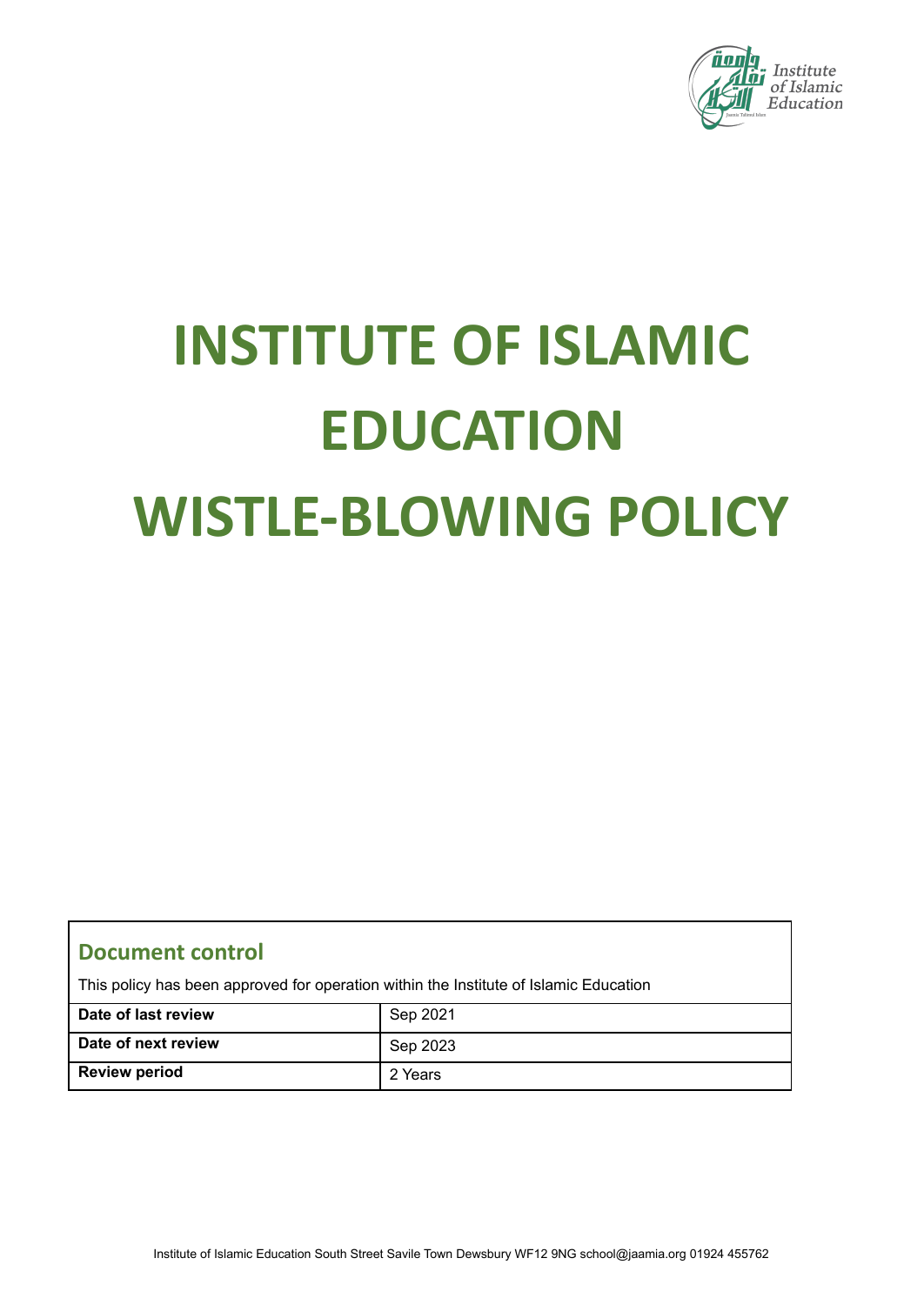## **Contents**

| 1. Aims                                                            | 3 |
|--------------------------------------------------------------------|---|
| 2. Legislation                                                     | 3 |
| 3. Definition of whistle-blowing                                   | 3 |
| 4. Procedure for staff to raise a whistle-blowing concern          | 4 |
| 5. Institute procedure for responding to a whistle-blowing concern | 4 |
| 6. Malicious or vexatious allegations                              | 5 |
| 7. Escalating concerns beyond the trust                            | 5 |
| 8. Approval                                                        | 5 |
| 9. Links with other policies                                       | 5 |

# **1. Aims**

This policy aims to: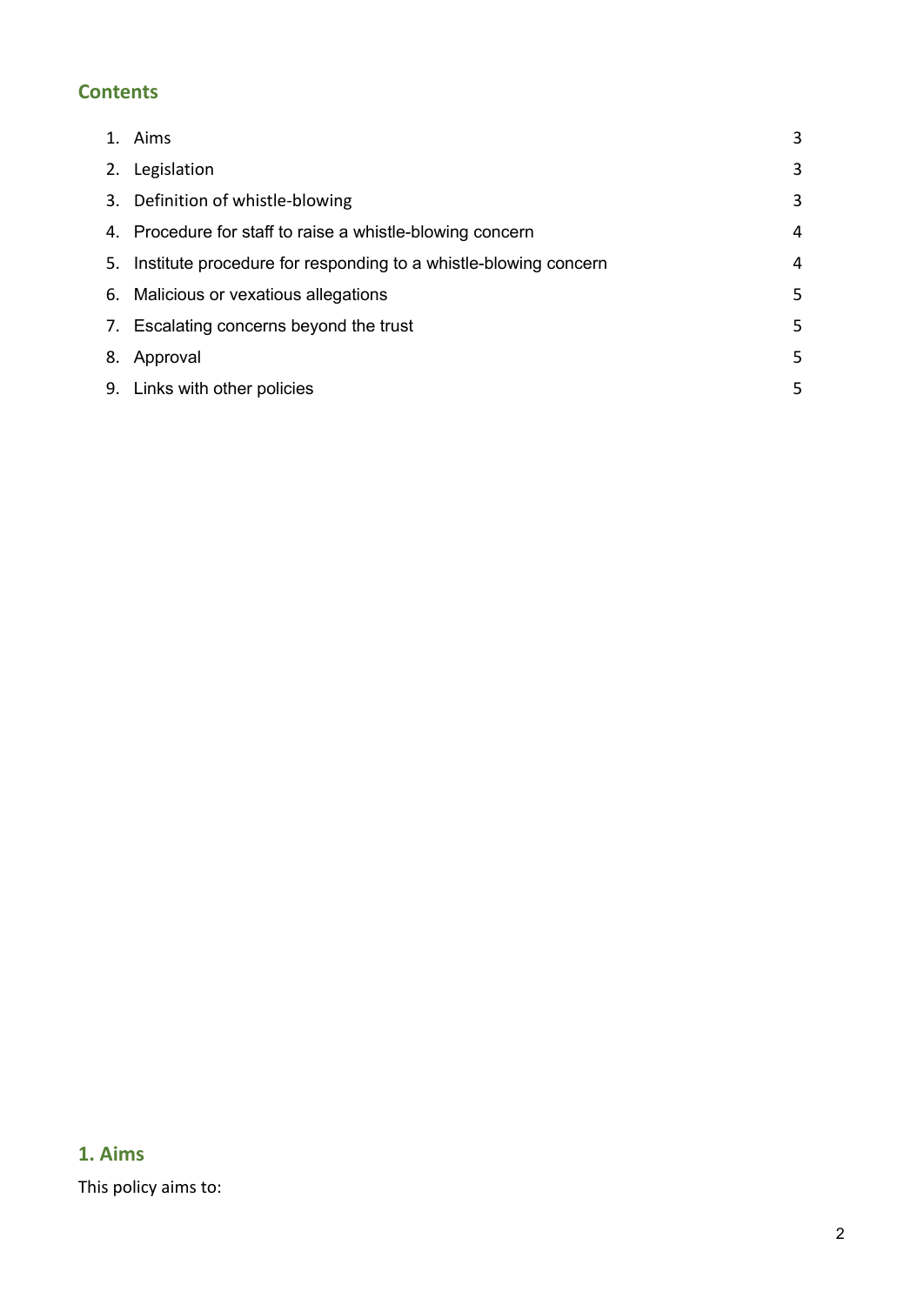- Encourage individuals affected to report suspected wrongdoing as soon as possible in the knowledge that their concerns will be taken seriously and investigated and that their confidentiality will be respected
- Let all staff at the institute know how to raise concerns about potential wrongdoing in or by the trust
- Set clear procedures for how the institute will respond to such concerns
- Let all staff know the protection available to them if they raise a whistle-blowing concern
- Assure staff that they will not be victimised for raising a legitimate concern through the steps set out in the policy even if they turn out to be mistaken (though vexatious or malicious concerns may be considered a disciplinary issue)

This policy does not form part of any employee's contract of employment and may be amended at any time. The policy applies to all employees or other workers who provide services to the trust in any capacity including self-employed consultants or contractors who provide services on a personal basis and agency workers.

## **2. Legislation**

This policy has been written in line with the government guidance on whistle-blowing. We also take into account the Public Interest Disclosure Act 1998.

## **3. Definition of whistle-blowing**

Whistle-blowing covers concerns made that report wrongdoing that is "in the public interest". Examples of whistle-blowing include (but aren't limited to):

- Criminal offences, such as fraud or corruption
- Pupils' or staffs' health and safety being put in danger
- Failure to comply with a legal obligation or statutory requirement
- Breaches of financial management procedures
- Attempts to cover up the above, or any other wrongdoing in the public interest
- Damage to the environment

A whistle-blower is a person who raises a genuine concern relating to the above.

Not all concerns about the institute count as whistle-blowing. For example, personal staff grievances such as bullying or harassment do not usually count as whistle-blowing. If something affects a staff member as an individual, or relates to an individual employment contract, this is likely a grievance.

When staff have a concern they should consider whether it would be better to follow our staff grievance or complaints procedures.

Protect (formerly Public Concern at Work) has:

## **4. Procedure for staff to raise a whistle-blowing concern**

#### **When to raise a concern**

Staff should consider the examples in section 3 when deciding whether their concern is of a whistle-blowing nature. Consider whether the incident(s) was illegal, breached statutory or institute procedures, put people in danger or was an attempt to cover any such activity up.

#### **Who to report to**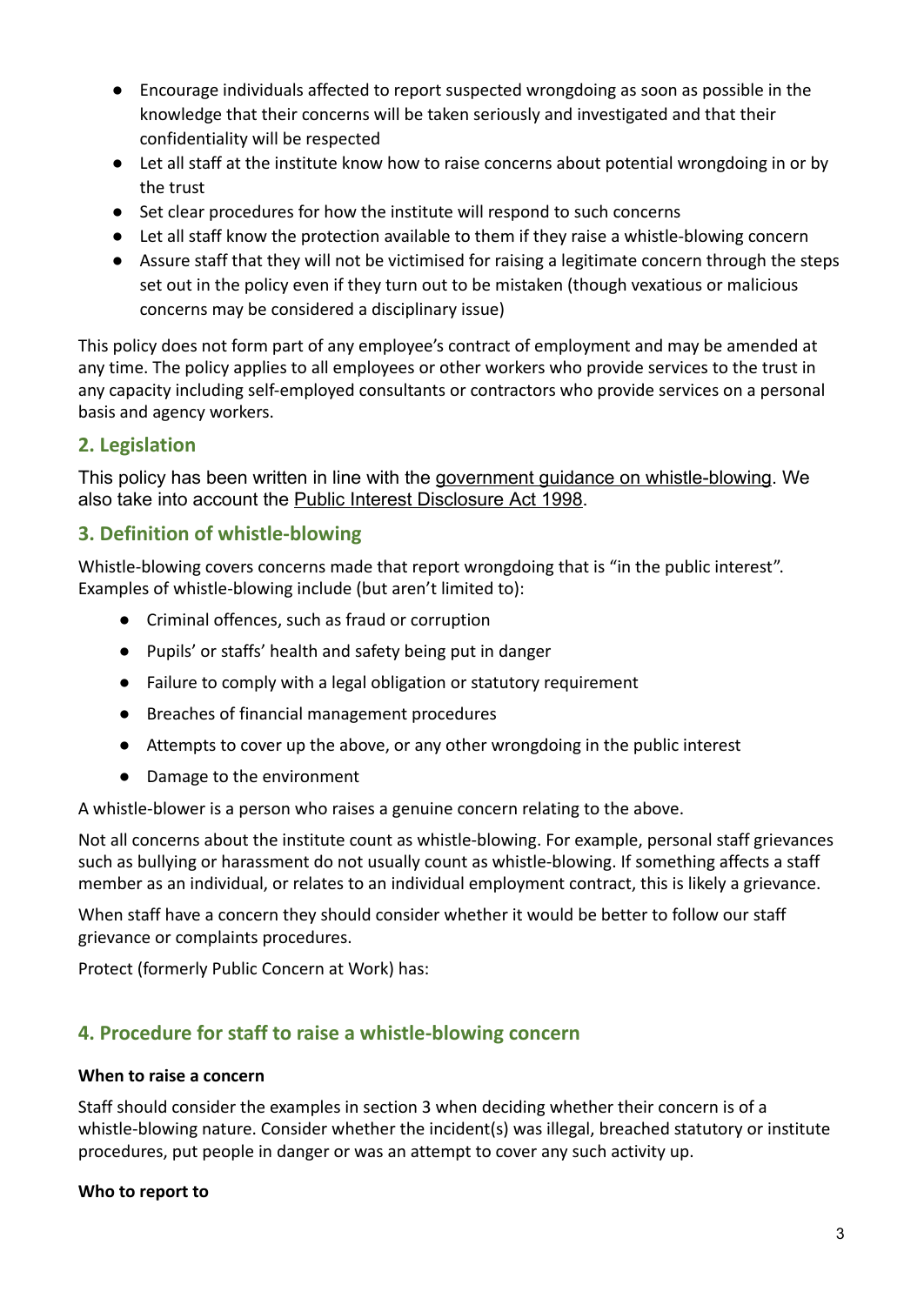Staff should report their concern to the headteacher. If the concern is about the headteacher/other members of staff, or it is believed they may be involved in the wrongdoing in some way, the staff member should report their concern to the proprietor.

#### **How to raise the concern**

Concerns should be made in writing wherever possible. They should include names of those committing wrongdoing, dates, places and as much evidence and context as possible. Staff raising a concern should also include details of any personal interest in the matter.

## **5. Institute procedure for responding to a whistle-blowing concern**

#### **Investigating the concern**

When a concern is received by the headteacher referred to from here as the 'recipient' - they will:

- Meet with the person raising the concern within a reasonable time. The person raising the concern may be joined by a trade union or professional association representative
- Get as much detail as possible about the concern at this meeting, and record the information. If it becomes apparent the concern is not of a whistle-blowing nature, the recipient should handle the concern in line with the appropriate policy/procedure
- Reiterate, at this meeting, that they are protected from any unfair treatment or risk of dismissal as a result of raising the concern. If the concern is found to be malicious or vexatious, disciplinary action may be taken (see section 6 of this policy)
- Establish whether there is sufficient cause for concern to warrant further investigation. If there is:
	- o The recipient should then arrange a further investigation into the matter, involving the headteacher/ chair of governors, if appropriate. In some cases, they may need to bring in an external, independent body to investigate. In others cases, they may need to report the matter to the police
	- o The person who raised the concern should be informed of how the matter is being investigated and an estimated timeframe for when they will be informed of the next steps

#### **Outcome of the investigation**

Once the investigation – whether this was just the initial investigation of the concern, or whether further investigation was needed – is complete, the investigating person(s) will prepare a report detailing the findings and confirming whether or not any wrongdoing has occurred. The report will include any recommendations and details on how the matter can be rectified and whether or not a referral is required to an external organisation, such as the local authority or police.

They will inform the person who raised the concern of the outcome of the investigation, though certain details may need to be restricted due to confidentiality.

Beyond the immediate actions, the headteacher, proprietor and other staff if necessary will review the relevant policies and procedures to prevent future occurrences of the same wrongdoing.

Whilst we cannot always guarantee the outcome sought, we will try to deal with concerns fairly and in an appropriate way.